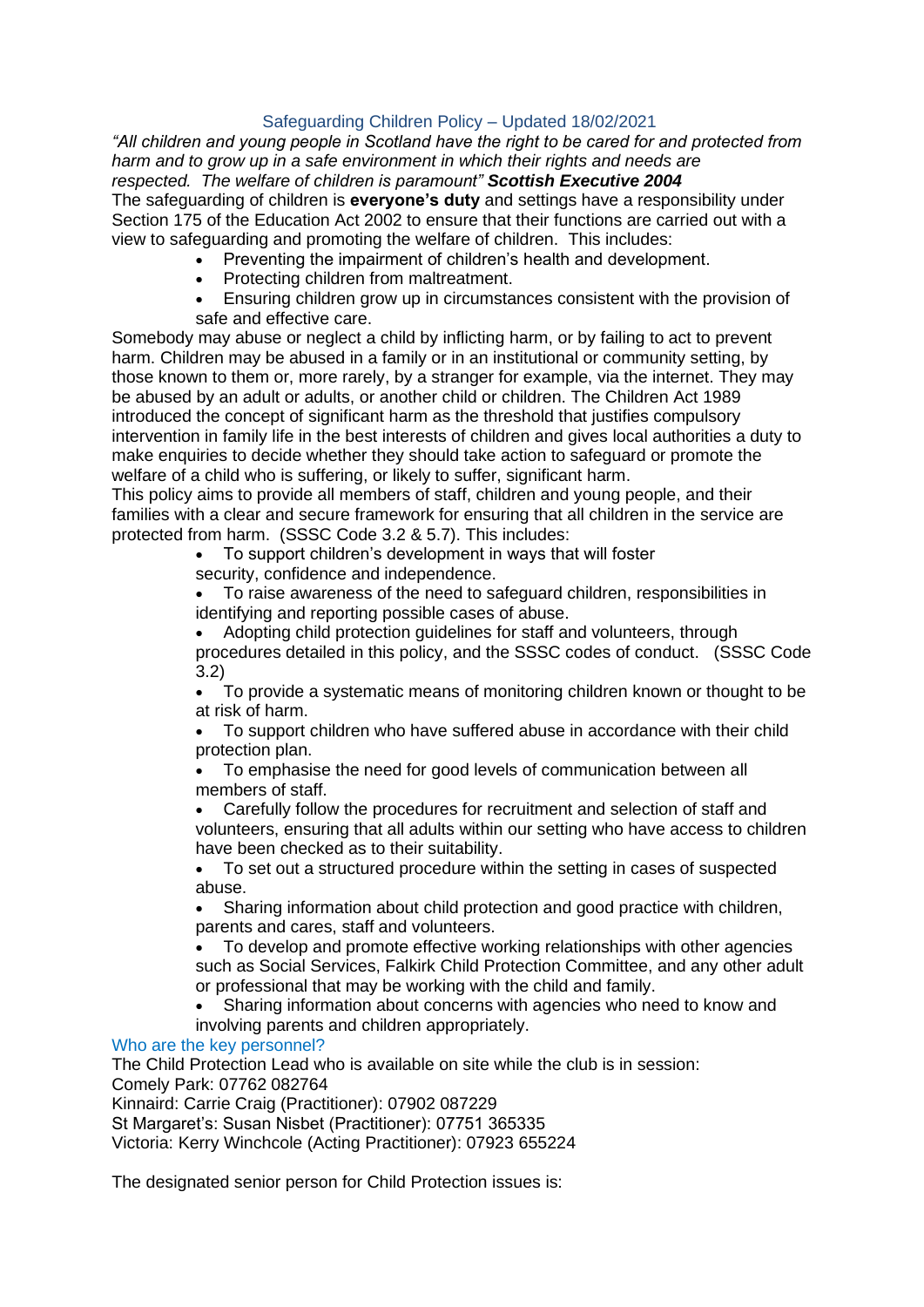Stephanie Taylor (Project Manager): 07762 082770

The local Child Protection team is: Falkirk Child Protection Committee Monday – Friday (9am-5pm): 01324 506070 All other times: 01786 470500

The local Social Work department: Falkirk: 01324 506400

Police Scotland: 101

In an emergency always dial 999

Child abuse and neglect:

GO Kids are aware that all types of abuse can occur across the social and ethnic spectrum. This includes:

*Physical abuse:* a form of abuse which may involve hitting, shaking, throwing, poisoning, burning, or scalding, drowning, suffocating or otherwise causing physical harm to a child. Physical harm may also be caused when a parent or carer fabricates the symptoms of, or deliberately induces, illness in a child.

*Emotional abuse:* is the persistent emotional maltreatment of a child so as to cause severe and persistent adverse effects on the child's emotional development. It may involve making the child feel that they are worthless, unloved, or inadequate. Some level of emotional abuse is involved in all types of maltreatment of a child, though it may occur alone. *Sexual abuse:* involves forcing or enticing a child to take part in sexual activities, whether or not the child is aware of what is happening. This can involve physical contact, or noncontact activities such as showing children sexual activities or encouraging them to behave in sexually inappropriate ways.

*Neglect:* is the persistent failure to meet a child's basic physical and emotional needs. It can involve a failure to provide adequate food, clothing and shelter, to protect a child from physical and emotional harm, to ensure adequate supervision or to allow access to medical treatment.

### Signs of child abuse and neglect:

The following signs may or may not be indicators that abuse has taken place, but the possibility should be considered. Staff must not jump to conclusions. This is not an exclusive list and many of the signs and symptoms could fall into more than one category. Also, children with additional learning difficulties often exhibit some of these signs (i.e., constant tiredness) which are not necessarily signs of abuse but symptoms of their condition.

*Physical abuse:* Unexplained injuries, bites, bruises or burns, particularly if they are recurrent – improbable excuses given to explain injuries – refusal to discuss the causes of injuries – untreated injuries – disclosure of punishment which appears excessive – withdrawal from physical contact/aggressive behaviour – arms and legs kept covered in hot weather (except for reasons of cultural dress) – fear of returning home – fear of medical help – selfdestructive tendency – running away.

*Emotional Abuse*: Physical, mental, emotional or developmental lag – Domestic violence – Disclosure of punishment which appears excessive – Over-reaction to making mistakes or fear of punishment – Continual self-deprecation – Sudden speech disorders – Fear of new situations – Inappropriate responses to painful situations – Neurotic behaviours – Self-harm – Fear of parents being contacted – Extremes of passivity or aggression – Drug or solvent abuse – Running away – Compulsive stealing, scavenging.

*Sexual Abuse*: Sudden changes in behaviour – Displays of affection which are inappropriate – Alleged promiscuity or sexualised behaviour – Fear of undressing – Regression to younger behaviour – Inappropriate internet use and possible 'grooming' concerns – Genital itching or other genital/anal pain/injury – Distrust of familiar adult – Unexplained gifts of money, mobile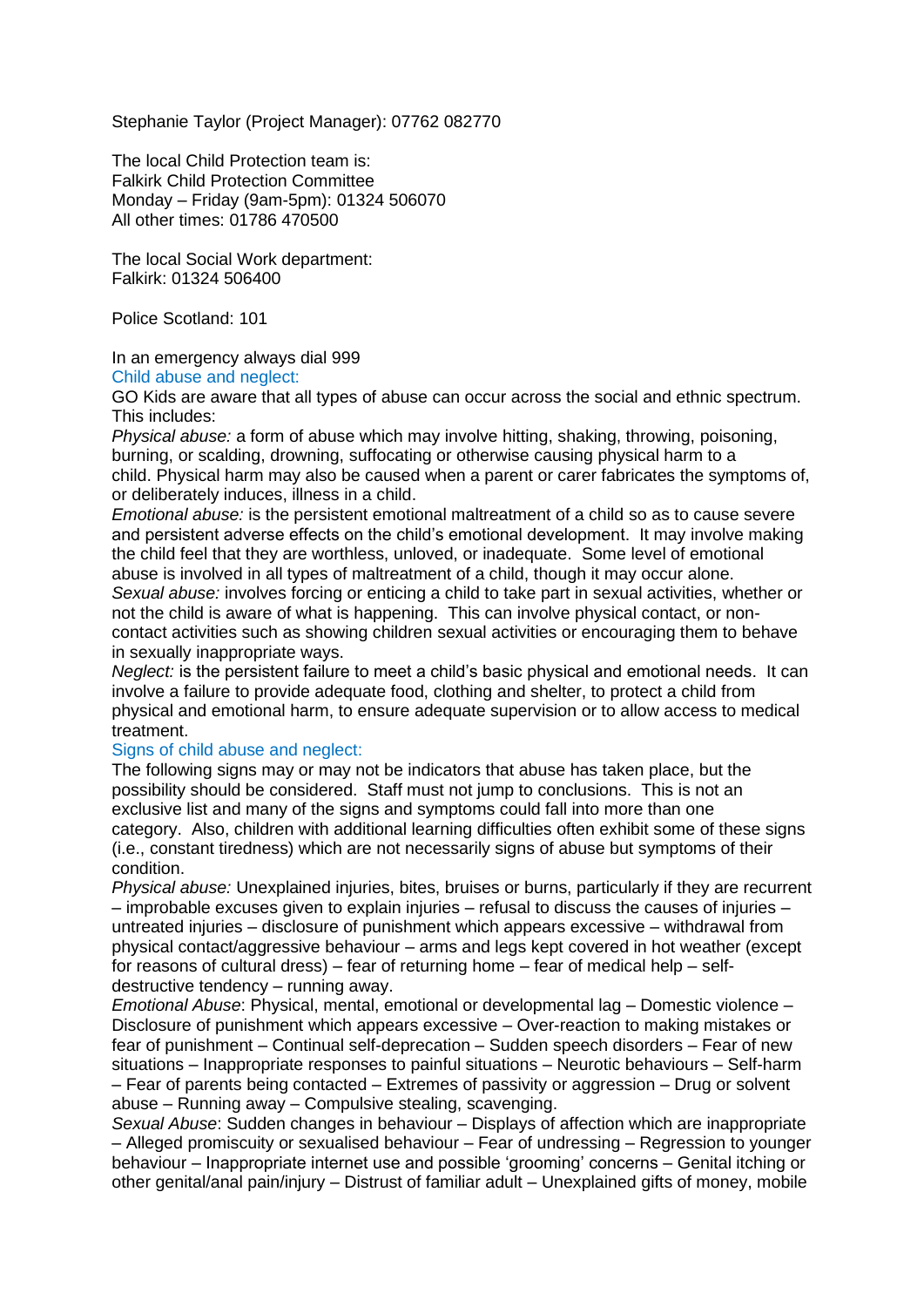phones etc. – Depression and withdrawal – Apparent secrecy about social activities or the identity of "special friends" – Wetting or soiling – Sleep disturbances or nightmares – Chronic illness, especially throat infections and sexually transmitted disease

*Neglect*: Constant hunger – Poor personal hygiene – Constant tiredness – Poor state of clothing – Frequent lateness or non-attendance at setting – Untreated medical problems or unmet special needs – Low self-esteem – Neurotic behaviour – Poor social relationships – Deterioration in setting performance – Running away – Compulsive stealing or scavenging If abuse is suspected or disclosed:

When a child makes a disclosure to a member of staff, that member of staff will:

• Stay calm; try not to transmit your own feelings which could be shock, anger

or embarrassment. Remaining calm will lessen the effect of the trauma and help the child know that you are in control and can help them.

- Reassure the child that they were not to blame and were right to speak out.
- Listen to the child but not ask any leading questions.
- Give reassurance that the staff member will take action.
- Not promise they won't tell anyone.
- Record the incident as soon as possible.
- Ensure strict confidentiality procedures are adhered to.
- Log a concern using the below process.

If a member of staff witnesses or suspects abuse, they will record the matter straightaway. If a third party expresses concern that a child is being abused, we will encourage them to contact the Falkirk Child Protection Committee directly. If they will not do so, we will explain that the club is obliged to and the incident will be logged accordingly.

## Logging a concern:

All information about the suspected abuse or disclosure, or concern about abuse will be recorded immediately, on the same working day, to the designated person. The record should include:

- Date of the disclosure, or the incident, or the observation causing concern.
- Date and time at which the record was made.
- Name and date of birth of the child involved.
- A factual report of what happened. If recording a disclosure, you must use the child's own words.
- What is being done with the information.
- Reports of contact with other professionals or further discussions with the child / parents.
- Name, signature and job title of the person making the record.
- All records will be stored in a confidential file with management.

The parent / carer will always be consulted about any issues regarding their child unless it is believed that this may cause harm to the child.

• Suspicions will not be discussed with anyone other than the nominated names above.

• Confidentiality over any matter regarding child protection is essential.

• Staff members may be required to be involved in further investigation by GO Kids or other professionals such as SSSC, Falkirk Child Protection, Care Inspectorate etc. This may include attending hearings, providing witness statements, documents or other information. (SSSC Code 3.7).

• Staff members may be required to be involved with TAC (Teams Around the Child) meetings. This includes professionals such as school staff, social work and CALMHS.

• The "Child Monitoring Form" is to be used as means of monitoring children known or thought to be at risk of abuse / harm. Staff to complete as and when necessary.

If a child discloses information staff will consider the following questions:

Is the child in immediate danger? If yes, you should call the police as they can take the child to a place of safety.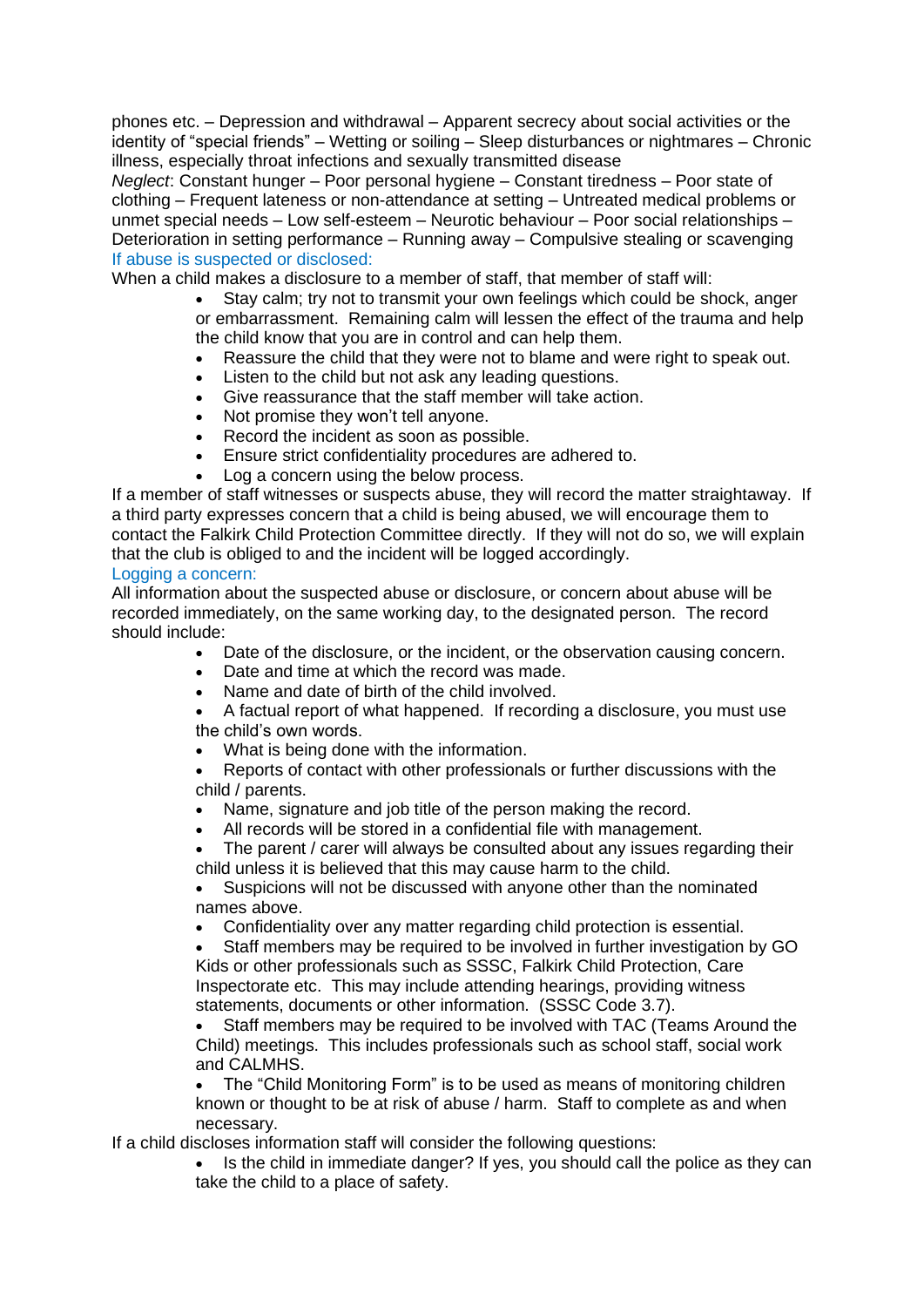• Does the child need medical treatment? If so, they may need to go to a GP or A & E department.

• Are the parents able to protect the child and meet all their needs? If not, then you should contact the Falkirk Child Protection Committee / Social Work department to assess the situation and put support systems in place for the child.

The record will be given to the Project Manager who will decide on the appropriate course of action.

If any member of staff thinks that the incident has not been dealt with properly, they may contact Falkirk Child Protection Committee directly.

### The role of the designated person:

• Obtain information from staff, volunteers, children, or parents and carers who have child protection concerns and to record this information.

Assess the information quickly and carefully and ask for further information as appropriate.

• The Project Manager should make referral to the Falkirk Child Protection Committee or to the Police without delay if it is agreed during the consultation or if there is an immediate risk to the child.

• A telephone referral should be made and confirmed in writing within 48 hours.

• Any referrals that are emailed should be followed up by a telephone call to confirm receipt.

• The Project Manager will then consider the next course of action, record their decision in writing and notify those involved.

### Allegations against staff:

If anyone makes an allegation of child abuse against a member of staff:

- The allegation will be recorded in detail. Any witnesses to the incident will also record factual details of what was witnessed.
- The allegation must be reported to the Falkirk Child Protection Committee and the Care Inspectorate. Where necessary, the SSSC will also be informed.
- It may be necessary to suspend the member of staff pending a full investigation of the allegation.
- If appropriate, the club will make a referral to the Protecting Vulnerable Groups scheme.

### Staff awareness and training:

GO Kids promotes awareness of child abuse and harm through staff training. The club ensures that:

• All staff members will be trained in Safeguarding of children. Face to face sessions with Falkirk Council will take place every 3 years and online refreshers annually.

- Safe recruitment practices are followed for all new staff.
- All new staff are trained within 4 months of starting employment.

• All staff have a copy of this safeguarding policy, understand its content and are vigilant to signs of abuse and neglect.

• All staff are aware of their statutory duties with regard to the disclosure or discovery of child abuse, and concerns about harm.

## Use of mobile phones and cameras:

Photographs will only be taken of children with their parent's permission. Only the club camera will be used to take photographs of children at the club, except with the express permission of the manager. Neither staff nor children nor visitors may use their mobile phones or devices to take photographs at the club.

#### Supporting children:

GO Kids recognise that a child who is abused or witness's violence and/or abuse may find it difficult to develop and maintain a sense of self-worth. We recognise that a child in these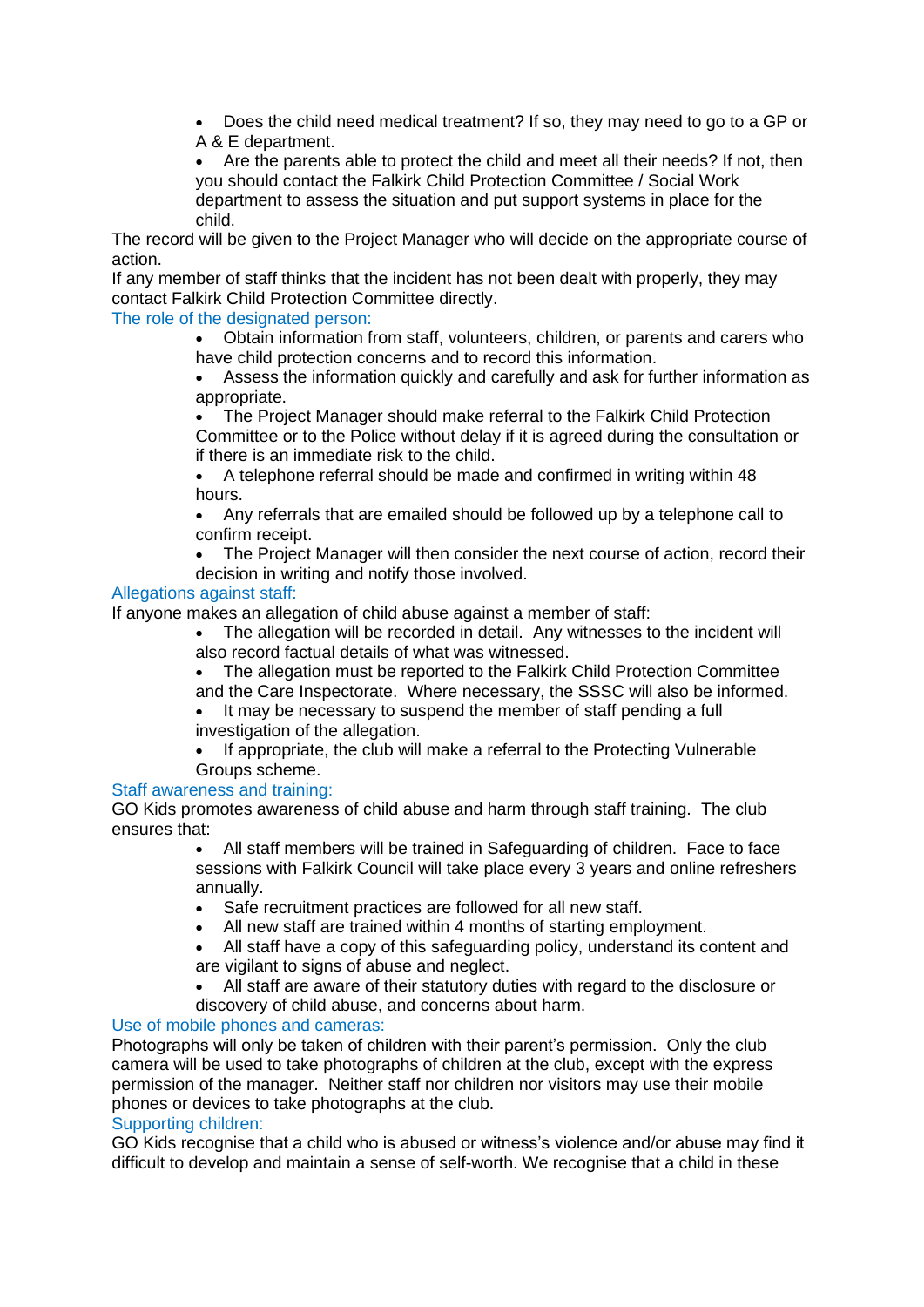circumstances may feel helpless and humiliated. We recognise that a child may feel selfblame.

We recognise that the setting may provide the only stable, secure, and predictable element in the lives of children who have been abused or who are at risk of harm.

We accept that research shows that the behaviour of a child in these circumstances may range from that which is perceived to be normal to aggressive or withdrawn.

GO Kids will support all children through:

• Encouraging self-esteem and self-assertiveness whilst not condoning aggression or bullying.

• Promoting a caring, safe, and positive environment within the setting, giving children a sense of being valued.

- Ensuring children know there are adults in the setting whom they can approach if they are worried.
- Liaising and working together with all other support services and those agencies involved in the safeguarding of children.
	- Notifying Social Care as soon as there is a significant concern.

• Providing continuing support to a child about whom there have been concerns who leaves the setting by ensuring that appropriate information is forwarded under confidential cover to the child's new setting or school.

• Remaining with them where necessary throughout any formal interview.

• Providing a range of information to children through activities/discussions based on subjects such as bullying and cyber security.

SSSC Codes of Practice posters will be displayed around the club with staff pictures.

• Ensuring anyone collecting the child are a named/consented pick up.

#### Supporting staff:

We recognise that staff working in GO Kids who have become involved with a child who has suffered harm or appears to be likely to suffer harm may find the situation stressful and upsetting. We will support such staff by providing an opportunity to discuss the situation with the Project Manager and to seek further support as appropriate.

#### Safer recruitment:

GO Kids will practice Safe Recruitment by ensuring all staff are members of the PVG scheme (Protection of Vulnerable Groups) for regulation work with Children. This application process is started once staff have received a job offer. Management will help with the process; however, it is the responsibility of the employee to make payment if this is a new scheme record. Where a candidate already has a PVG scheme record in relation to children, GO Kids must carry out a scheme record update to check for any new vetting information that may be relevant. In addition, GO Kids seek further checks including 2 employment references and a GP health reference. Employment will not commence until all checks have returned satisfactory.

The PVG scheme is managed and delivered by Disclosure Scotland which, as an executive agency of the Scottish Government, takes on additional responsibilities. This includes taking decisions, on behalf of Scottish Ministers, about who should be barred from working with vulnerable groups. This helps to ensure those who have regular contact with children and protected adults through paid and unpaid work do not have a known history of harmful behaviour.

GO Kids will seek an update on existing staff PVG's every 3 years from certificate date. This process will begin once the current COVID pandemic has started to relax as to not overrun disclosure services.

#### Whistleblowing:

We recognise that children cannot be expected to raise concerns in an environment where staff fail to do so. All staff must be aware of their duty to raise concerns, where they exist,